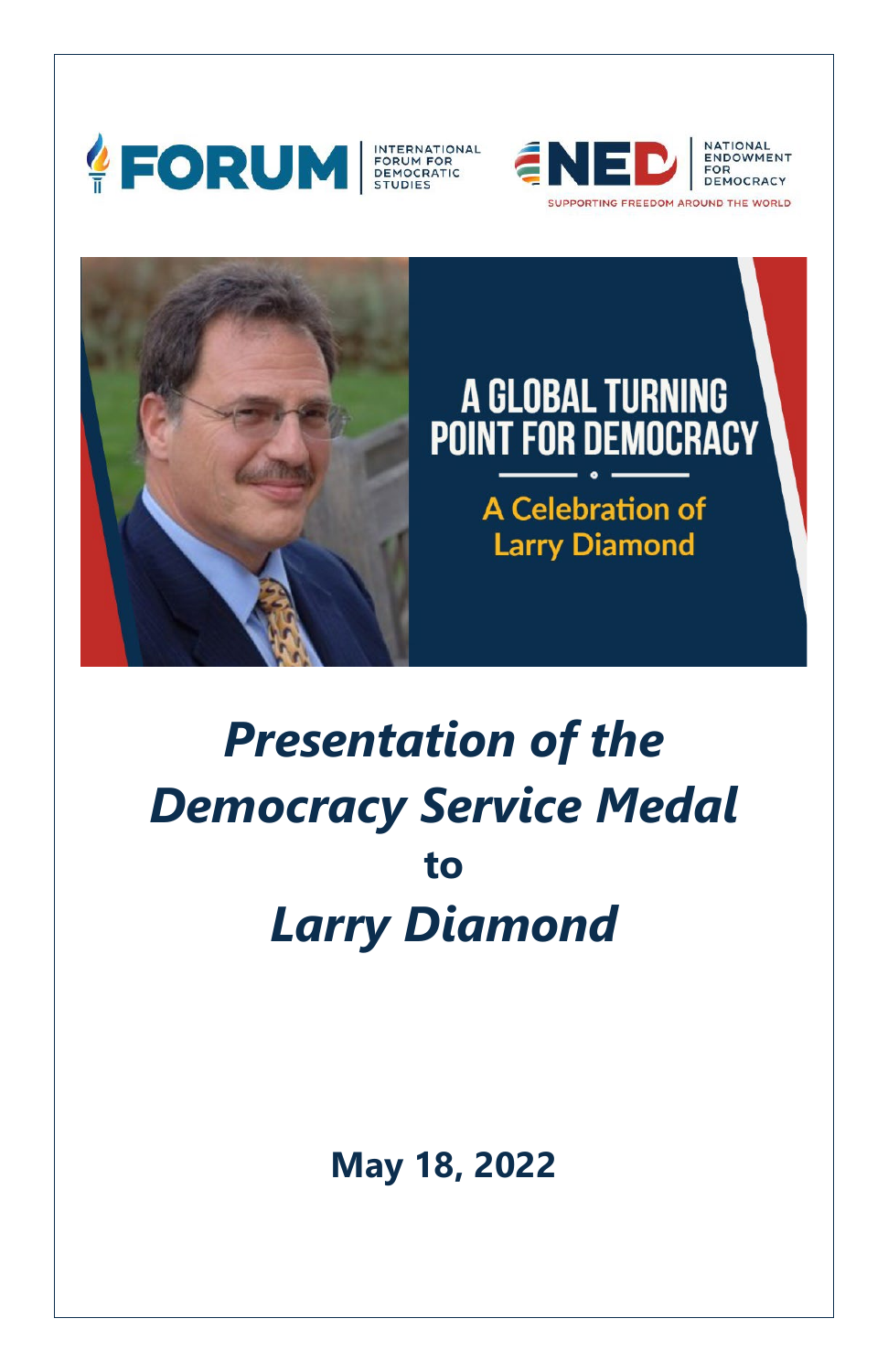# **A Global Turning Point for Democracy: A Celebration of Larry Diamond**

#### **Welcome**

Damon Wilson

#### **Recorded Remarks**

Condoleezza Rice

#### **Larry Diamond and the Study of Democracy**

Larry Diamond Tarek Masoud William Dobson

#### **A Global Turning Point for Democracy**

E. Gyimah-Boadi Francis Fukuyama Carl Gershman Alina Mungiu-Pippidi Moderated by Christopher Walker

#### **Democracy Service Medal Presentation**

Damon Wilson Kenneth Wollack Marc F. Plattner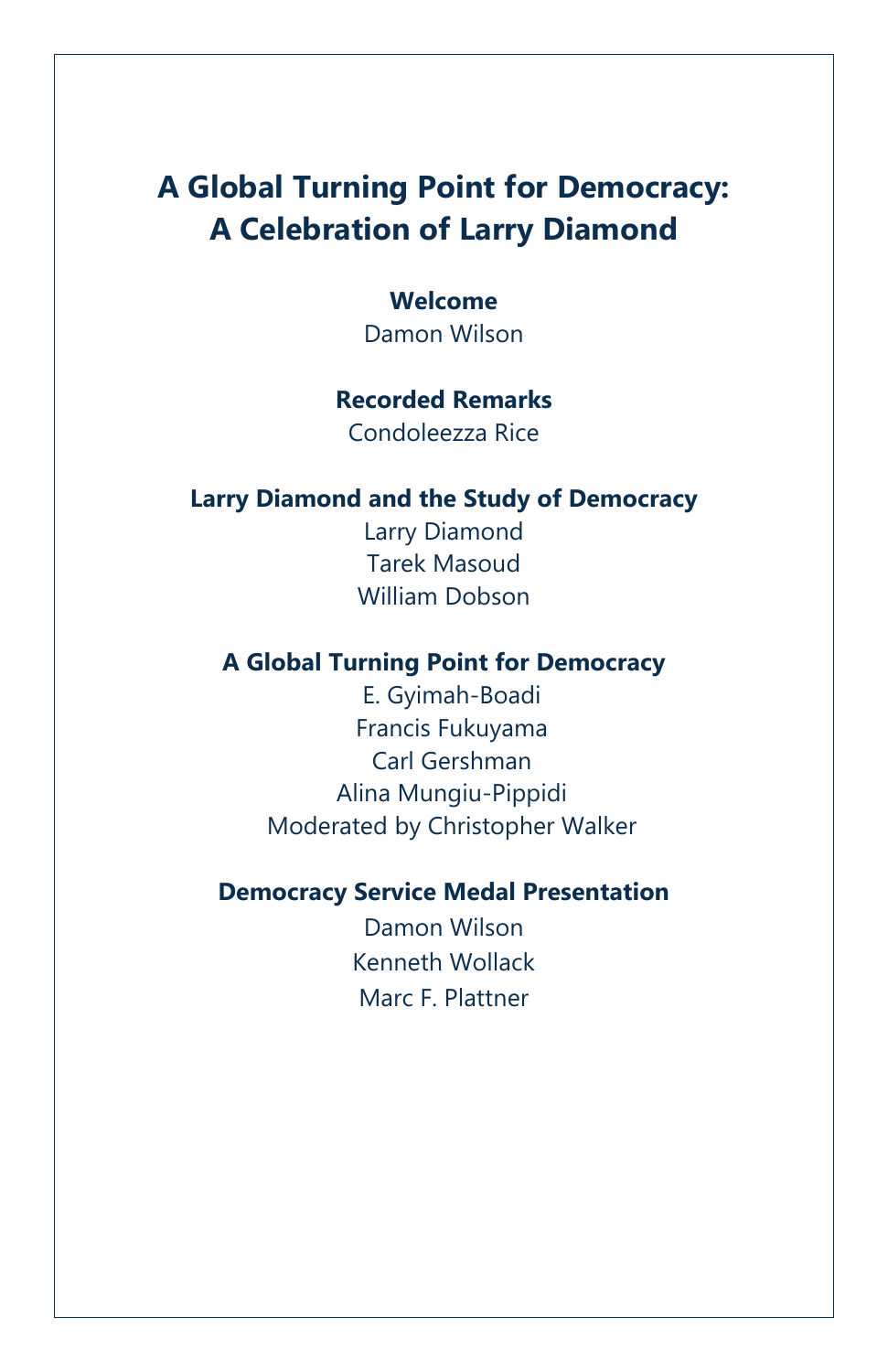### *The Democracy Service Medal*



The Board of Directors of the National Endowment for Democracy created its **Democracy Service Medal** in 1999 to recognize individuals who have demonstrated, through personal commitment, their dedication to the advancement of freedom, human rights, and democracy.

The cast bronze medallion, which reads "for service in the cause of democracy," was first presented to the former Polish President and founder of the Solidarity trade union movement Lech Walesa, and former AFL-CIO President Lane Kirkland. It was presented in April 1999 on the 10<sup>th</sup> anniversary of the roundtable agreement that led to the peaceful transition to democracy in Poland. Later that year on the 10<sup>th</sup> anniversary of Czechoslovakia's "Velvet Revolution," the medal was presented to two heroes of that revolution, Alexandr Vondra and Martin Butora. The two had risen from their days as dissidents to become Ambassadors to the U.S. of their respective countries, the Czech Republic and Slovakia, which they were at the time they received the Democracy Service Medal.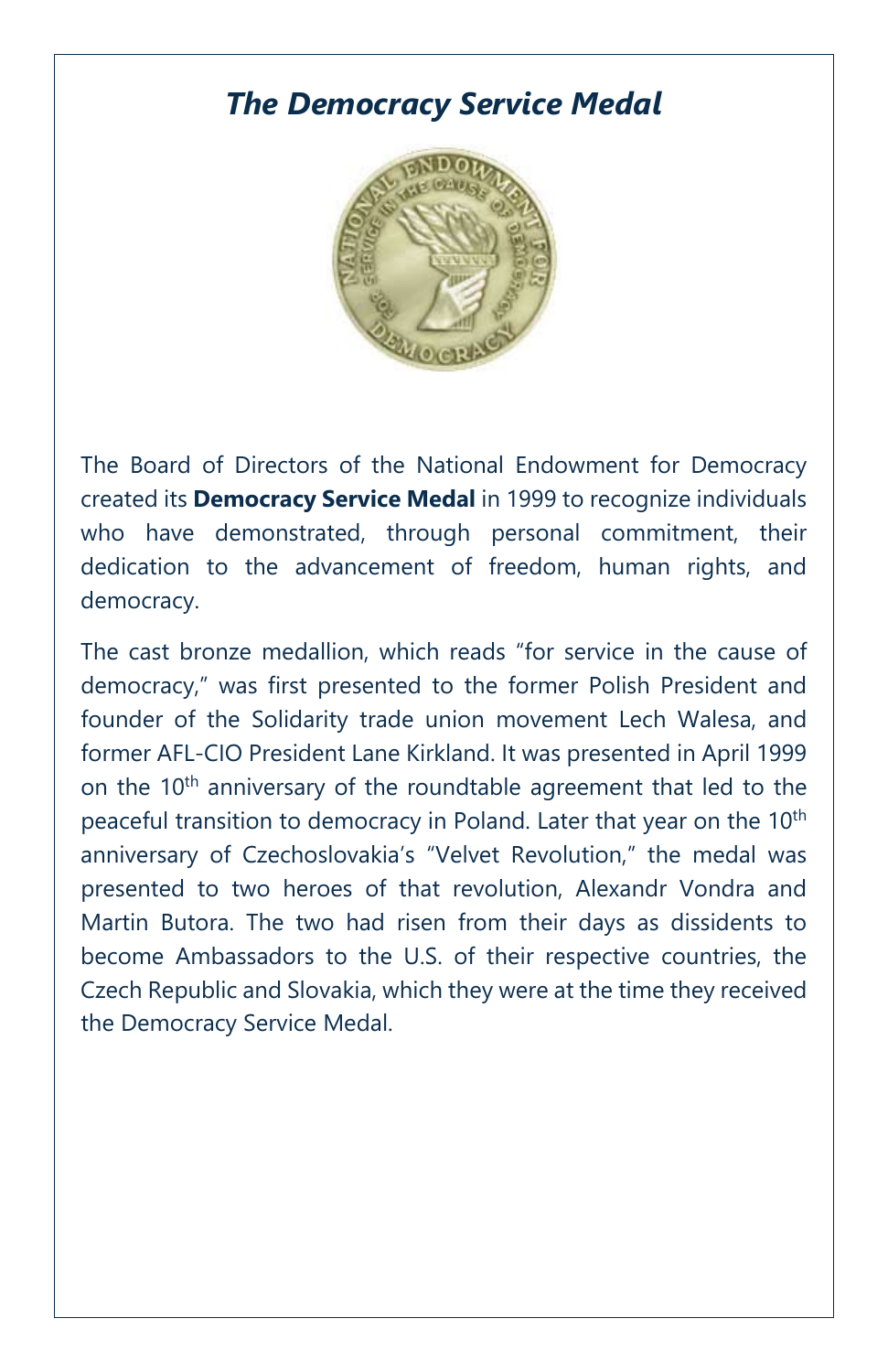# **Past Recipients of the Democracy Service Medal**

| 2022 | <b>Fred Hiatt</b>        |
|------|--------------------------|
| 2019 | John S. McCain           |
| 2018 | Mustafa Dzhemilev        |
| 2016 | Tenzin Delek Rimpoche    |
| 2014 | <b>Frank Wolf</b>        |
| 2013 | Vytautas Landsbergis     |
| 2012 | Madeleine Albright       |
|      | George Shultz            |
| 2011 | <b>Floribert Chebeya</b> |
|      | Laura Pollán             |
|      | Jean Bethke Elshtain     |
| 2010 | Tenzin Gyatso, The XIV   |
|      | Dalai Lama of Tibet      |
|      | Francis Fukuyama         |
|      | Vin Weber                |
| 2008 | Max Kampleman            |
|      | <b>Tom Lantos</b>        |
| 2007 | Vaclav Havel             |

| <b>Morton Abramowitz</b>  |
|---------------------------|
| <b>Emmanuel Kampouris</b> |

| 2006 | Thomas R. Donahue     |
|------|-----------------------|
| 2005 | John Whitehead        |
|      | John Richardson       |
| 2004 | Seymour Martin Lipset |
|      | Bob Graham            |
|      | Matthew McHugh        |
| 2003 | Enrique Bolaños       |
|      | Donald Payne          |
| 2002 | Jan Nowak             |
|      | Paula Dobriansky      |
|      | Chen-Wu Su-Jen        |
| 2001 | John Brademas         |
|      | Fred Iklé             |
|      | <b>Richard Lugar</b>  |
|      | <b>Stephen Solarz</b> |
| 2000 | John B. Hurford       |
| 1999 | Lech Walesa           |
|      | Lane Kirkland         |
|      | Martin Butora         |
|      | Alexandr Vondra       |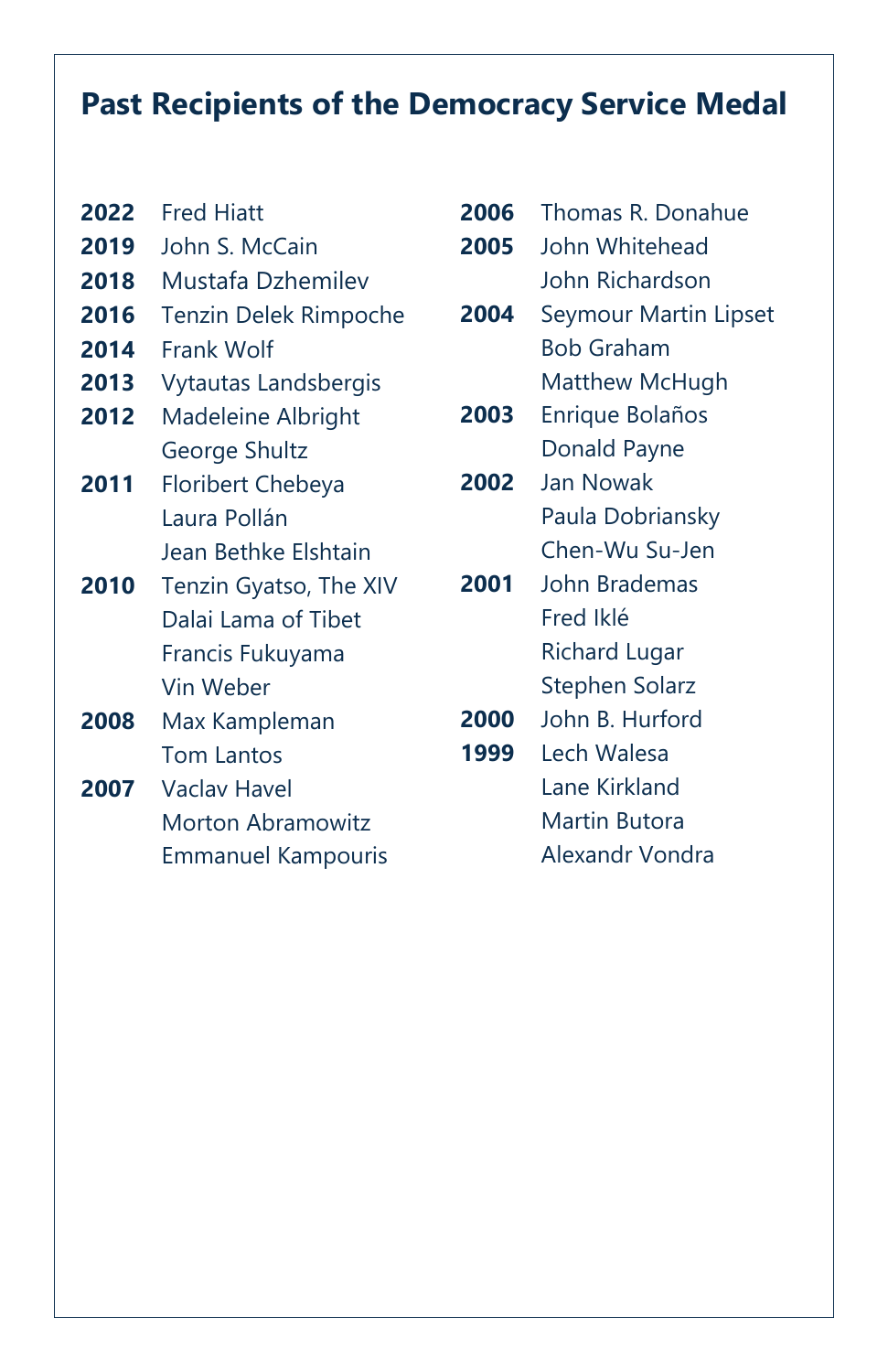## *About the Speakers*

**William J. Dobson** is the co-editor of the *Journal of Democracy.* Prior to assuming this position, he was the Chief International Editor at NPR where he led the network's award-winning international coverage and oversaw a team of editors and correspondents in 17 overseas bureaus and Washington, DC. Dobson is the author of *The Dictator's Learning Curve: Inside the Global Battle for Democracy*, which examines the struggle between authoritarian regimes and the people who challenge them. It was selected as one of the "best books of 2012" by *Foreign Affairs*, the *Atlantic*, *The Telegraph*, and *Prospect,* and it has been translated into many languages, including Chinese, German, Japanese, and Portuguese.

**Francis Fukuyama** is Olivier Nomellini Senior Fellow at Stanford University's Freeman Spogli Institute for International Studies (FSI), and a faculty member of FSI's Center on Democracy, Development, and the Rule of Law (CDDRL). He is also Director of Stanford's Ford Dorsey Master's in International Policy, and a professor (by courtesy) of Political Science. Dr. Fukuyama has written widely on issues in development and international politics. His 1992 book, *The End of History and the Last Man,* has appeared in over twenty foreign editions. His most recent books are *Identity: The Demand for Dignity and the Politics of Resentment* and *Liberalism and Its Discontents*.

**Carl Gershman** is the founding president of the National Endowment for Democracy, serving from 1984 until his retirement in June of 2021. Under his leadership, the Endowment grew from a small grant making start-up to the thriving institution it is today – America's flagship democracy foundation, making nearly 2000 grants each year in 100 countries, and serving as a leading center for democratic thought and action.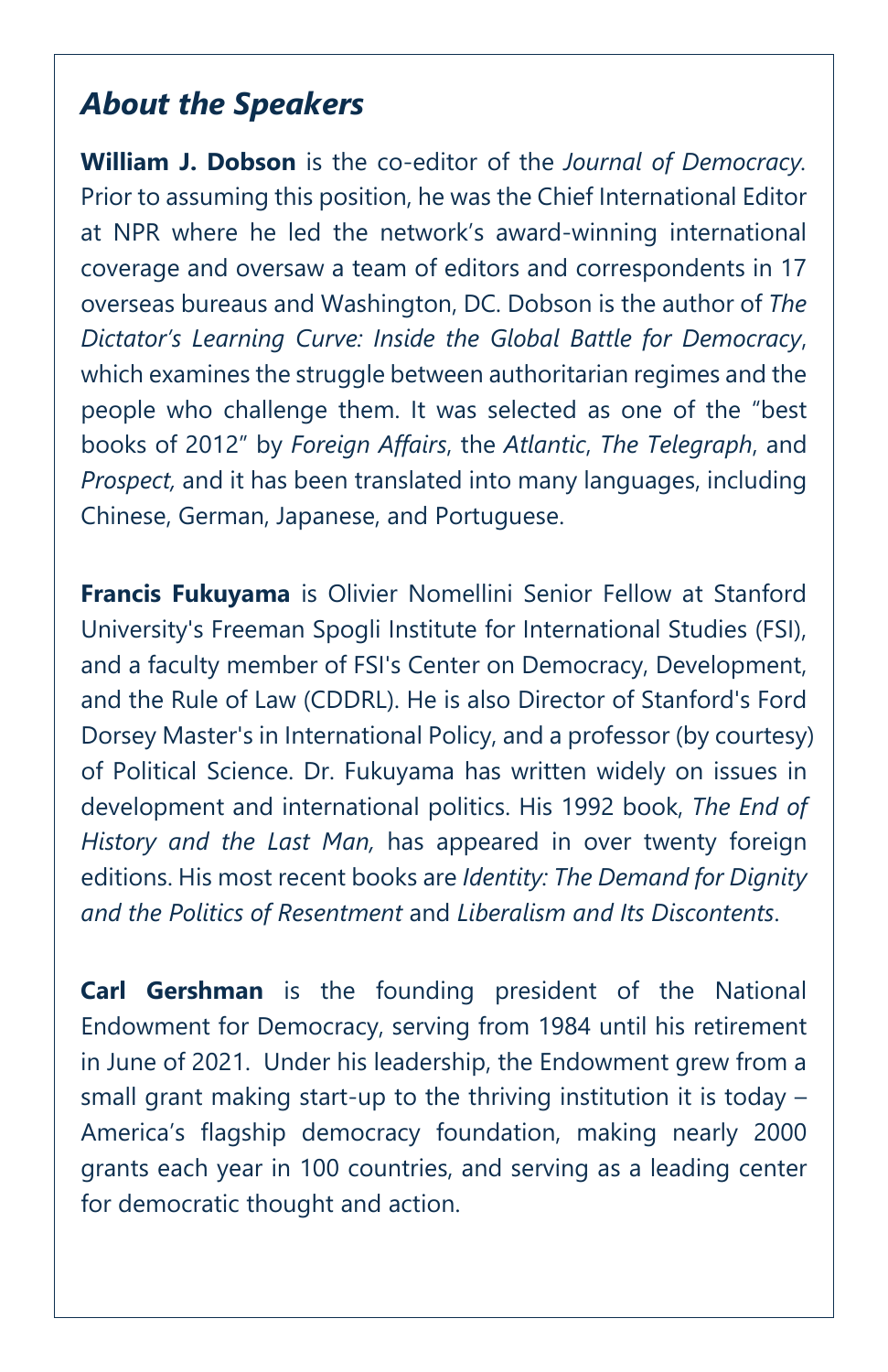**Emmanuel Gyimah-Boadi** is co-founder and board chair of the Afrobarometer. He is also co-founder and former executive director of the Ghana Center for Democratic Development, a leading independent democracy and good governance think tank in Accra, Ghana. A former professor in the Department of Political Science at the University of Ghana, he has held faculty positions at universities in the United States, including the American University School of International Service, and fellowships at the Center for Democracy, Rule of Law and Development (Stanford University); the Woodrow Wilson International Center for Scholars; and the International Forum for Democratic Studies/National Endowment for Democracy/US Institute of Peace.

**Tarek Masoud** is the Ford Foundation Professor of Democracy and Governance at Harvard University's John F. Kennedy School of Government. He is the co-editor of the *Journal of Democracy* of the National Endowment for Democracy, and serves as the Faculty Director of the Kennedy School's Middle East Initiative and the Initiative on Democracy in Hard Places. His research focuses on political development in Arabic-speaking and Muslim-majority countries. He is the author of *Counting Islam: Religion, Class, and Elections in Egypt* (Cambridge University Press, 2014), of *The Arab Spring: Pathways of Repression and Reform* with Jason Brownlee and Andrew Reynolds (Oxford University Press, 2015), as well as of several articles and book chapters.

**Alina Mungiu-Pippidi** is professor of democracy studies at the Hertie School of Governance in Berlin, Germany. Dr. Mungiu-Pippidi also chairs the European Research Centre for Anti-Corruption and State-Building, where she managed the FP7 research project ANTICORRP and the Horizon 2020 project DIGIWHIST. She has received the Harvard University Shorenstein Fellowship, an Open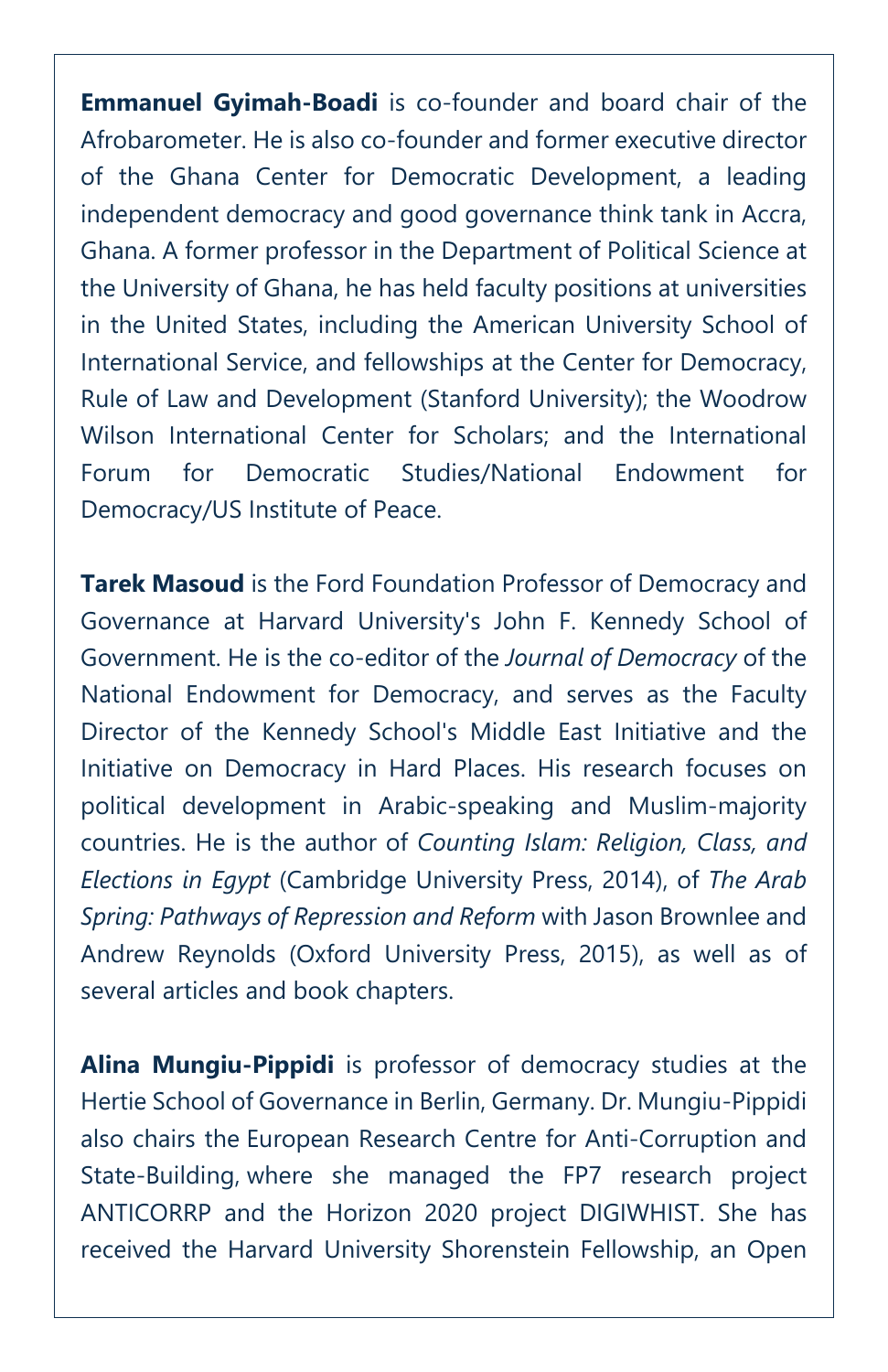Society Institute Fellowship, a Fulbright Fellowship, and the Jean Monnet Fellowship of the European University Institute. She is President of the Romanian Academic Society and founder of the social media watchdog platform Clean Romania.

**Marc F. Plattner** is the founding coeditor of the *Journal of Democracy*. Until 2016, he also served as NED's vice president for research and studies and from 1984 to 1989, he was NED's director of programs. He is the author of *Democracy Without Borders? Global Challenges to Liberal Democracy* (2008), and his articles on a wide range of international and public policy issues have appeared in numerous books and journals. Over the past two decades, he has coedited with Larry Diamond more than two dozen books on contemporary issues relating to democracy in the *Journal of Democracy* book series. In 2020, he became a member of NED's board of directors.

**Condoleezza Rice** is currently the Denning Professor in Global Business and the Economy at the Stanford Graduate School of Business; the Thomas and Barbara Stephenson Senior Fellow on Public Policy at the Hoover Institution; and a professor of Political Science at Stanford University. From January 2005-2009, Dr. Rice served as the 66th Secretary of State of the United States, the second woman and first African American woman to hold the post. She also served as President George W. Bush's Assistant to the President for National Security Affairs (National Security Advisor) from January 2001-2005, the first woman to hold the position.

**Christopher Walker** is vice president for studies and analysis at the National Endowment for Democracy (NED). In this capacity, he oversees the department that is responsible for NED's multifaceted analytical work, which includes the International Forum for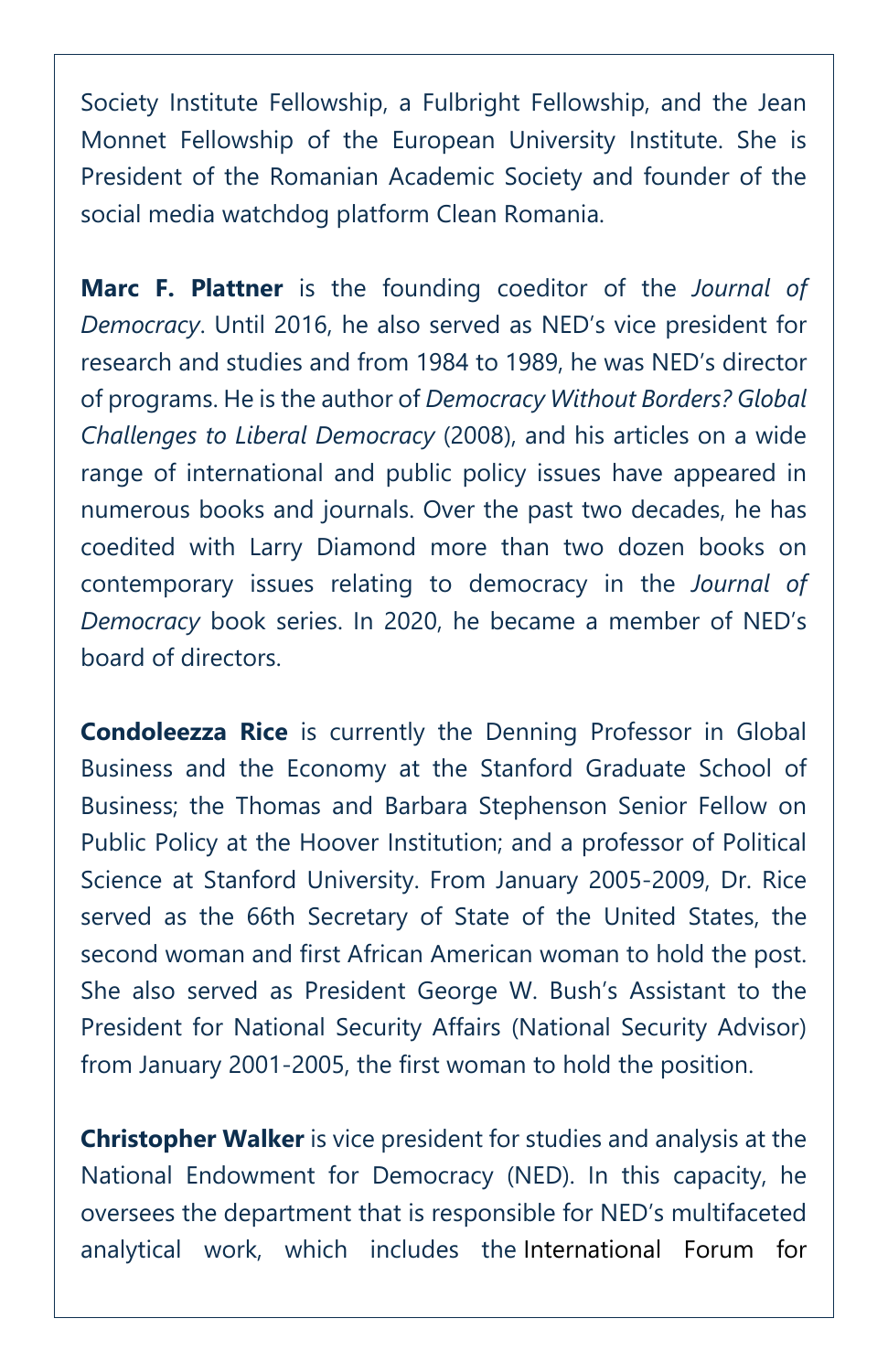Democratic Studies, a leading center for the analysis and discussion of democratic development. He has been at the forefront of the discussion on authoritarian influence on open systems, including through the challenges posed by "sharp power." His articles have appeared in numerous publications, including the *Financial Times, Wall Street Journal, Washington Post,* and *Foreign Affairs*. He is coeditor (with Larry Diamond and Marc Plattner) of the edited volume *Authoritarianism Goes Global: The Challenge to Democracy* (Johns Hopkins University Press, 2016), and co-editor (with Jessica Ludwig) of the report *Sharp Power: Rising Authoritarian Influence* (NED's International Forum for Democratic Studies, 2017).

**Damon Wilson** is the president and chief executive officer of the National Endowment for Democracy. Prior to joining NED, Mr. Wilson was the executive vice president of the Atlantic Council, worked at the National Security Council (NSC) as the director for Central, Eastern, and Northern European Affairs from 2004 to 2006, special assistant to the president and senior director for European affairs at the NSC from 2007 to 2009, and as the executive secretary and chief of staff at the U.S. Embassy in Baghdad.

**Kenneth Wollack** is chairman of the National Endowment for Democracy. He is a member of the advisory committee for the U.S. Agency for International Development, and the George W. Bush Institute's Advisory Council on Human Freedom. Mr. Wollack has been actively involved in foreign affairs, journalism and politics over the past five decades. For more than 25 years, he served as president of the National Democratic Institute (NDI), a nongovernmental organization dedicated to advancing democracy worldwide. He retired in September 2018.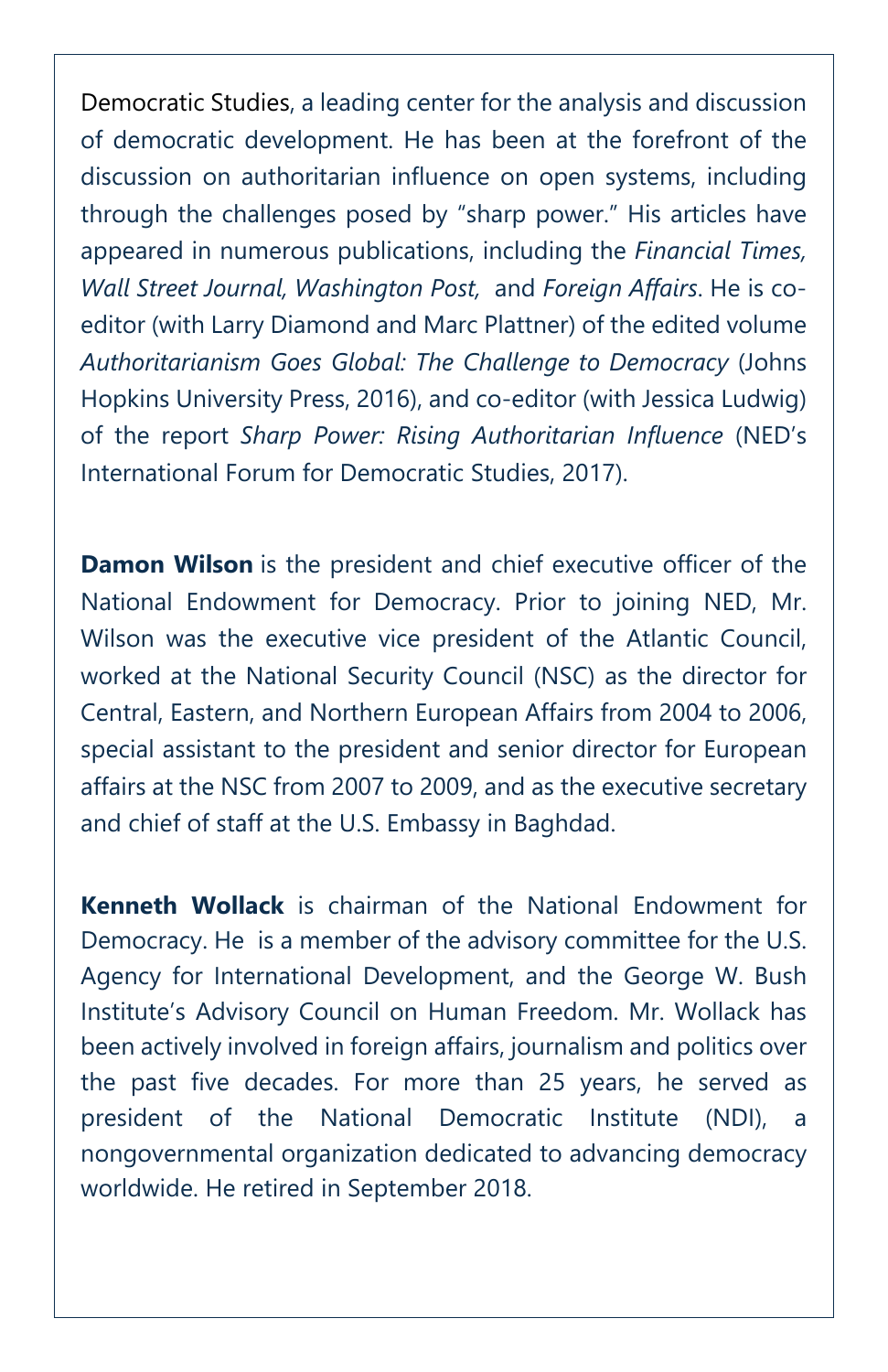# *About Larry Diamond*



**Larry Diamond** is a founding coeditor of the *Journal of Democracy,*  and he served at its helm (with Marc F. Plattner) for over thirty years. He is also a senior fellow at the Hoover Institution and the Mosbacher Senior Fellow in Global Democracy at the Freeman Spogli Institute for International Studies at Stanford University. A world-renowned scholar and a beloved mentor and activist, his research focuses on democratic trends and conditions around the world on policies and reforms to defend and advance democracy. His latest book, *Ill Winds: Saving Democracy from Russian Rage, Chinese Ambition, and American Complacency,* analyzes the challenges confronting liberal democracy around the world. He is the editor of over fifty books, including (with Marc F. Plattner) of over two dozen books in the *Journal of Democracy* book series.